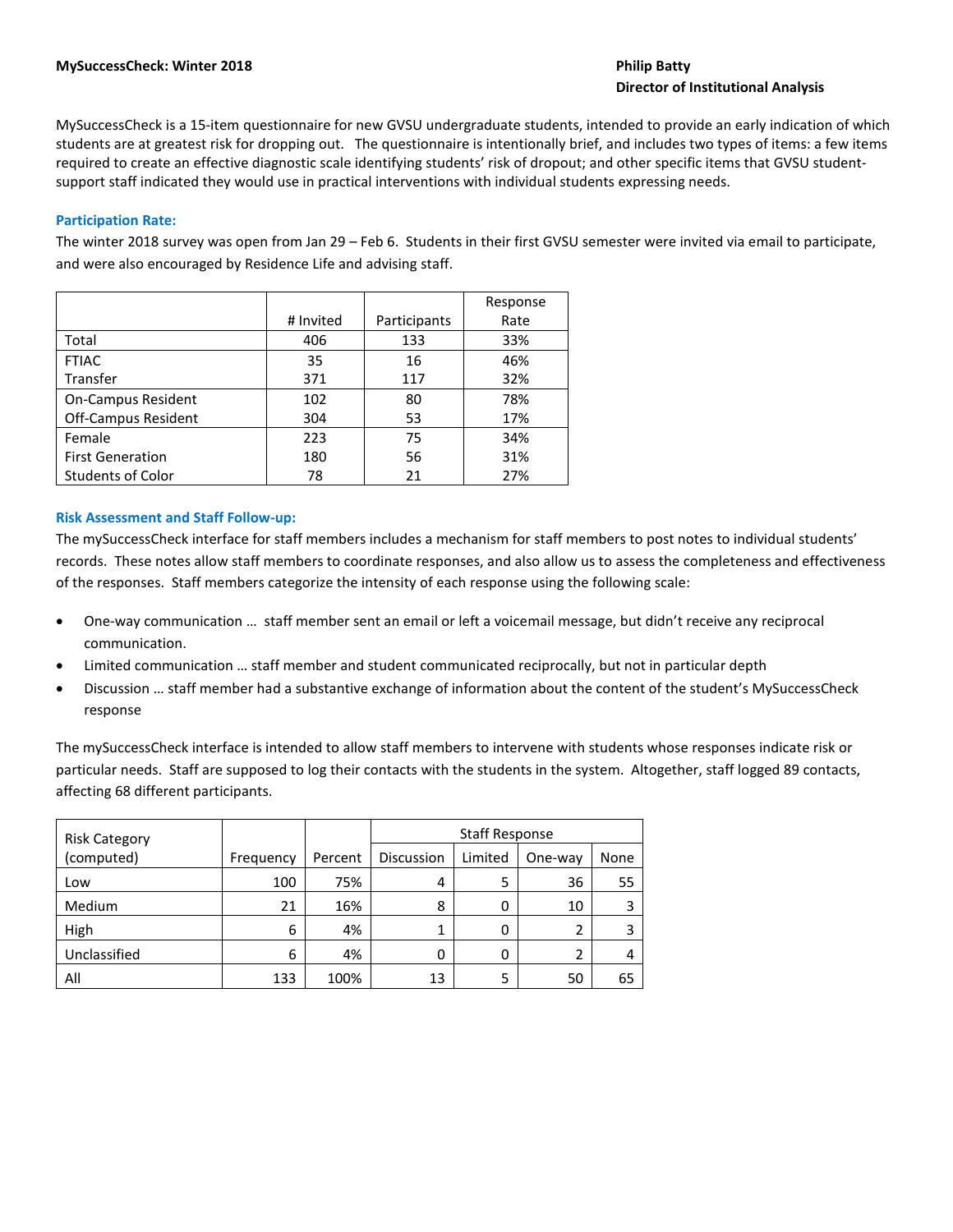#### **Survey Item Breakdown and Staff Follow-up:**

### **I am confident in my choice of major**

|                   |           |         | <b>Staff Response</b> |         |      |      |
|-------------------|-----------|---------|-----------------------|---------|------|------|
|                   |           |         |                       |         | One- |      |
|                   | Frequency | Percent | <b>Discussion</b>     | Limited | way  | None |
| Agree Strongly    | 54        | 41      | 5                     | 3       | 13   | 33   |
| Agree             | 52        | 39      |                       | 2       | 23   | 20   |
| Neither Agree nor |           |         |                       |         |      |      |
| <b>Disagree</b>   | 16        | 12      | 1                     |         | 7    | 8    |
| Disagree          | 9         |         |                       |         | 6    | 3    |
| Disagree Strongly | 2         | 2       |                       |         | 1    |      |
| All               | 133       | 100     | 13                    | 5       | 50   | 65   |

## **I would like and advisor to contact me to discuss my major or career goals**

|     |           |         | <b>Staff Response</b> |         |      |      |
|-----|-----------|---------|-----------------------|---------|------|------|
|     |           |         |                       |         | One- |      |
|     | Frequency | Percent | Discussion            | Limited | way  | None |
| No  | 73        | 56      | 4                     |         | 15   | 52   |
| Yes | 58        | 44      | 9                     | 3       | 35   |      |
| All | 131       | 100     | 13                    |         | 50   | 63   |

## **I have spoken to one or more of my professors outside of class**

|                   |           |         | <b>Staff Response</b> |         |      |      |  |
|-------------------|-----------|---------|-----------------------|---------|------|------|--|
|                   |           |         |                       |         | One- |      |  |
|                   | Frequency | Percent | Discussion            | Limited | way  | None |  |
| Agree Strongly    | 21        | 16      | 3                     |         | 2    | 16   |  |
| Agree             | 57        | 43      | 5                     | 3       | 21   | 28   |  |
| Neither Agree nor |           |         |                       |         |      |      |  |
| Disagree          | 13        | 10      | 3                     |         | 7    | 3    |  |
| Disagree          | 35        | 27      | 2                     | 1       | 17   | 15   |  |
| Disagree Strongly | 6         | 5       |                       | 1       | 3    |      |  |
| All               | 132       | 100     | 13                    | 5       | 50   | 64   |  |

# **If I need extra help to be successful in my coursework, I know where to go at GVSU to get academic support**

|                   |           |         | <b>Staff Response</b> |              |      |      |  |
|-------------------|-----------|---------|-----------------------|--------------|------|------|--|
|                   |           |         |                       |              | One- |      |  |
|                   | Frequency | Percent | Discussion            | Limited      | way  | None |  |
| Agree Strongly    | 34        | 26      | 5                     | 1            | 11   | 17   |  |
| Agree             | 60        | 45      | 6                     | 2            | 20   | 32   |  |
| Neither Agree nor |           |         |                       |              |      |      |  |
| <b>Disagree</b>   | 19        | 14      | 1                     |              | 11   |      |  |
| Disagree          | 16        | 12      |                       | 1            | 8    |      |  |
| Disagree Strongly | 4         | 3       | 1                     | $\mathbf{1}$ |      |      |  |
| All               | 133       | 100     | 13                    | 5            | 50   | 65   |  |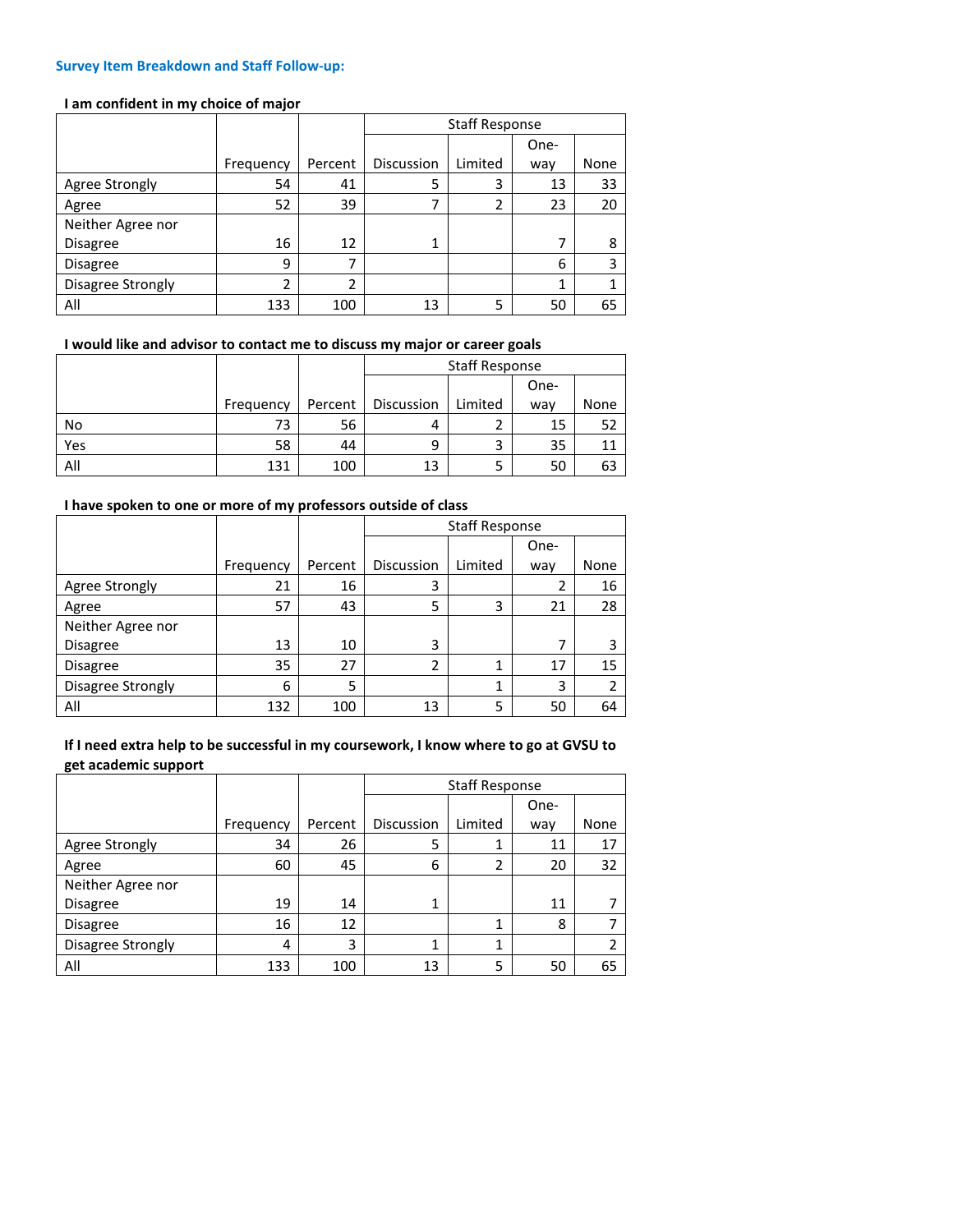## **I have friends at GVSU who I enjoy spending time with**

|                   |           |         | <b>Staff Response</b> |         |      |      |
|-------------------|-----------|---------|-----------------------|---------|------|------|
|                   |           |         |                       |         | One- |      |
|                   | Frequency | Percent | Discussion            | Limited | way  | None |
| Agree Strongly    | 36        | 28      |                       | 1       | 18   | 15   |
| Agree             | 38        | 29      | 5                     | 2       | 12   | 19   |
| Neither Agree nor |           |         |                       |         |      |      |
| Disagree          | 18        | 14      | 3                     | 1       | 6    | 8    |
| Disagree          | 28        | 22      | 1                     | 1       | 10   | 16   |
| Disagree Strongly | 10        | 8       | 2                     |         | 4    | 4    |
| All               | 130       | 100     | 13                    | 5       | 50   | 62   |

# **I am satisfied with my social life at GVSU**

|                   |           |               | <b>Staff Response</b> |         |      |      |  |
|-------------------|-----------|---------------|-----------------------|---------|------|------|--|
|                   |           |               |                       |         | One- |      |  |
|                   | Frequency | Percent       | Discussion            | Limited | way  | None |  |
| Agree Strongly    | 24        | 18            |                       | 1       | 11   | 12   |  |
| Agree             | 41        | 31            | 2                     | 2       | 17   | 20   |  |
| Neither Agree nor |           |               |                       |         |      |      |  |
| Disagree          | 47        | 36            | 8                     | 1       | 12   | 26   |  |
| Disagree          | 17        | 13            | 1                     | 1       | 9    | 6    |  |
| Disagree Strongly | 3         | $\mathfrak z$ | 1                     |         | 1    |      |  |
| All               | 132       | 100           | 12                    | 5       | 50   | 65   |  |

# **I plan to continue at GVSU next year**

|                   |           |         | <b>Staff Response</b> |         |      |      |  |
|-------------------|-----------|---------|-----------------------|---------|------|------|--|
|                   |           |         |                       |         | One- |      |  |
|                   | Frequency | Percent | Discussion            | Limited | way  | None |  |
| Agree Strongly    | 62        | 47      | 3                     | 1       | 23   | 35   |  |
| Agree             | 47        | 36      | 5                     | 3       | 18   | 21   |  |
| Neither Agree nor |           |         |                       |         |      |      |  |
| Disagree          | 16        | 12      | 3                     | 1       | 7    | 5    |  |
| Disagree          | 5         | 4       | $\mathfrak{p}$        |         | 2    |      |  |
| Disagree Strongly | 1         |         |                       |         |      |      |  |
| All               | 131       | 100     | 13                    | 5       | 50   | 63   |  |

## **I feel like I belong at GVSU**

|                   |           |         | <b>Staff Response</b> |         |      |      |
|-------------------|-----------|---------|-----------------------|---------|------|------|
|                   |           |         |                       |         | One- |      |
|                   | Frequency | Percent | <b>Discussion</b>     | Limited | way  | None |
| Agree Strongly    | 44        | 34      | 4                     |         | 14   | 25   |
| Agree             | 47        | 36      | 6                     | 2       | 20   | 19   |
| Neither Agree nor |           |         |                       |         |      |      |
| <b>Disagree</b>   | 31        | 24      | 2                     |         | 12   | 16   |
| <b>Disagree</b>   | 8         | 6       | 1                     |         | 3    | 3    |
| Disagree Strongly | 1         |         |                       |         |      |      |
| All               | 131       | 100     | 13                    | 5       | 49   | 64   |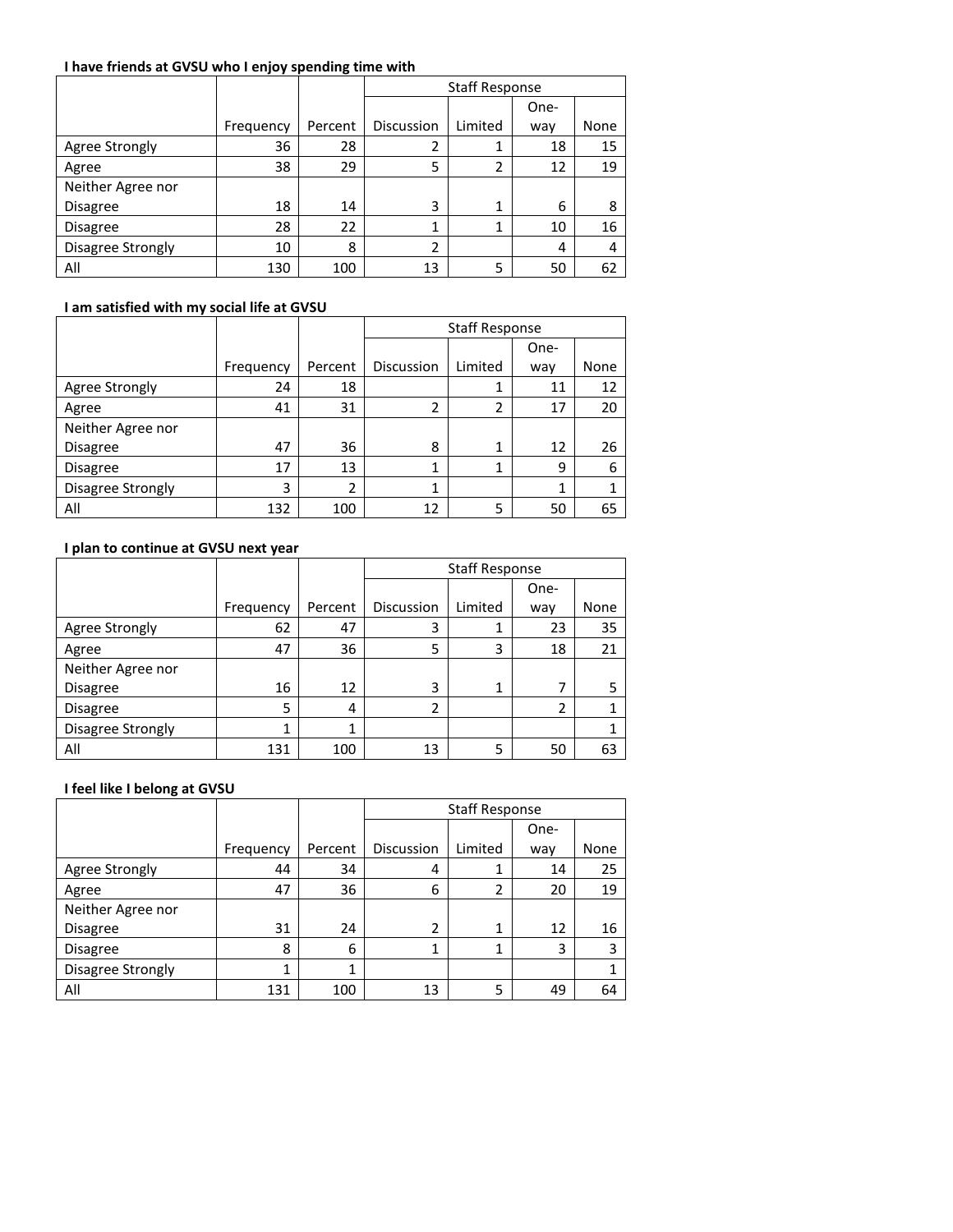## **In an average week (so far) how many hours do you spend studying and preparing for your courses?**

|              |                |                | <b>Staff Response</b> |                |                |                |
|--------------|----------------|----------------|-----------------------|----------------|----------------|----------------|
|              |                |                |                       |                | One-           |                |
|              | Frequency      | Percent        | Discussion            | Limited        | way            | None           |
| $1$ to 5     | 21             | 16             | 1                     | 1              | 5              | 14             |
| 6 to 10      | 47             | 36             | 6                     | $\overline{2}$ | 19             | 20             |
| 11 to 15     | 26             | 20             | 4                     | 1              | 11             | 10             |
| 16 to 20     | 10             | 8              | 1                     |                | 5              | 4              |
| 21 to 25     | 13             | 10             |                       |                | 5              | 8              |
| 26 to 30     | 6              | 5              |                       | 1              | $\overline{2}$ | 3              |
| 31 to 35     | $\overline{2}$ | 2              |                       |                |                | $\overline{2}$ |
| 36 to 40     | 3              | $\overline{2}$ |                       |                | $\mathbf{1}$   | $\overline{2}$ |
| More than 40 | 3              | $\overline{2}$ | 1                     |                | 1              | 1              |
| All          | 131            | 100            | 13                    | 5              | 49             | 64             |

#### **How many of your scheduled classes have you missed?**

|              |           |         | <b>Staff Response</b> |         |      |      |
|--------------|-----------|---------|-----------------------|---------|------|------|
|              |           |         |                       |         | One- |      |
|              | Frequency | Percent | Discussion            | Limited | way  | None |
| None of them | 70        | 53      | 4                     | 3       | 25   | 38   |
| One          | 35        | 27      | 5                     |         | 14   | 14   |
| Two          | 17        | 13      | 3                     |         |      |      |
| 3 to 5       | 9         |         | 1                     |         | 2    | 6    |
| All          | 131       | 100     | 13                    | 5       | 48   | 65   |

## **Do you feel like homesickness is affecting your daily life at GVSU?**

|                        |           |              | <b>Staff Response</b> |         |      |                |
|------------------------|-----------|--------------|-----------------------|---------|------|----------------|
|                        |           |              |                       |         | One- |                |
|                        | Frequency | Percent      | <b>Discussion</b>     | Limited | way  | None           |
| I'm not homesick       | 80        | 61           | 4                     | 5       | 25   | 46             |
| Homesickness is not    |           |              |                       |         |      |                |
| really bothering me    |           |              |                       |         |      |                |
| much                   | 33        | 25           | 4                     |         | 15   | 14             |
| I feel homesick most   |           |              |                       |         |      |                |
| days but it's getting  |           |              |                       |         |      |                |
| better                 | 13        | 10           | 2                     |         | 9    | $\overline{2}$ |
| Homesickness is        |           |              |                       |         |      |                |
| making it difficult to |           |              |                       |         |      |                |
| do my class work       | 4         | 3            | 3                     |         |      |                |
| I regret moving away   |           |              |                       |         |      |                |
| from home              | 1         | $\mathbf{1}$ |                       |         | 1    |                |
| All                    | 131       | 100          | 13                    | 5       | 50   | 63             |

# **Do you still need to purchase textbooks for any of your classes this semester?**

|     |           |         | <b>Staff Response</b> |         |      |      |
|-----|-----------|---------|-----------------------|---------|------|------|
|     |           |         |                       |         | One- |      |
|     | Frequency | Percent | Discussion            | Limited | way  | None |
| No  | 116       | 89      | 10                    | 4       | 43   | 59   |
| Yes | 15        | 11      |                       |         | 6    |      |
| All | 131       | 100     | 13                    | כ       | 49   | 64   |